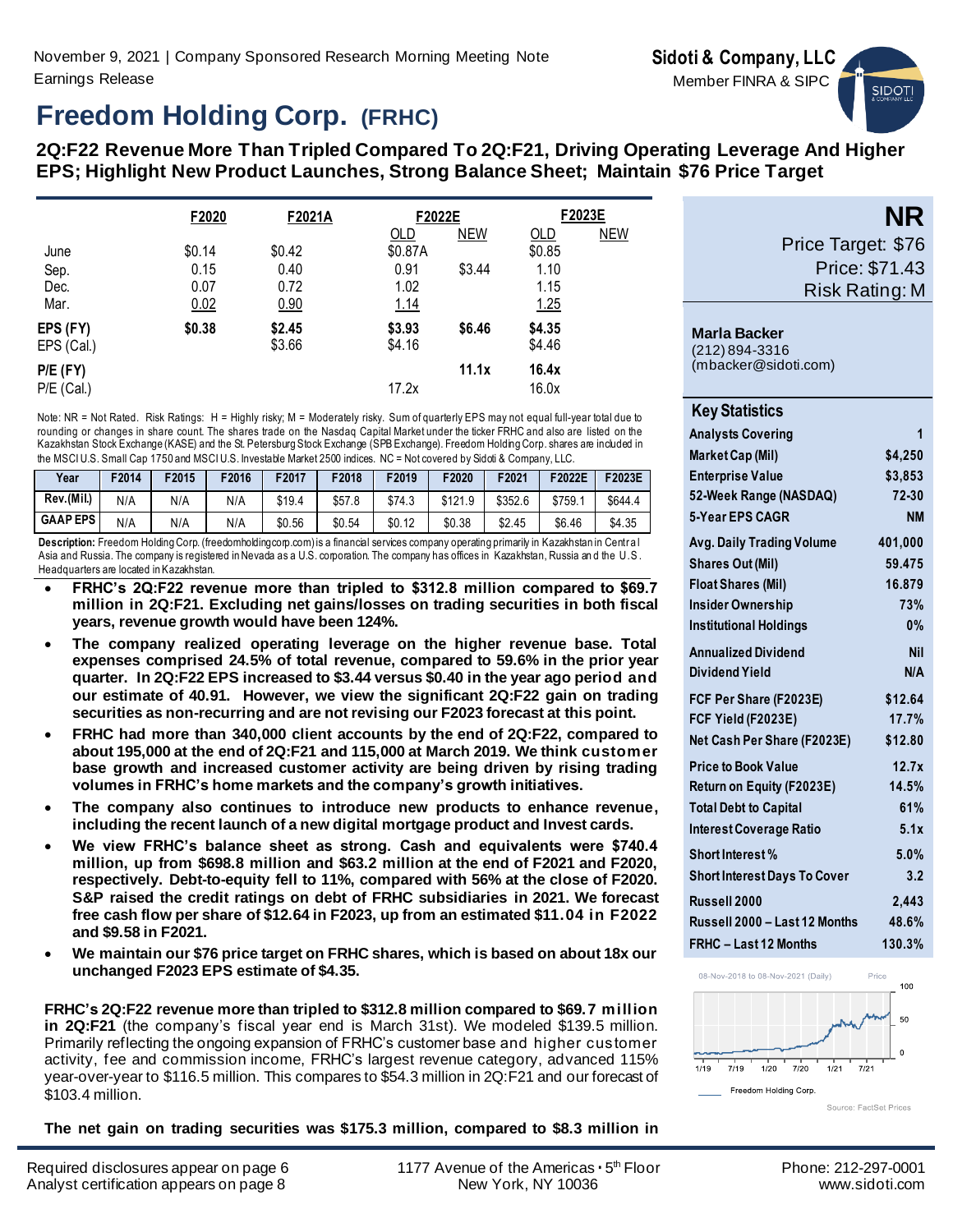**2Q:F21.** This revenue category can fluctuate greatly from quarter to quarter, depending on the performance and / or sales of the securities in the company's investment portfolio. FRHC sold its SPBX ETF units for about \$155,673 during 2Q:22. Reflecting this non-recurring asset sale, the revenue category comprised 56% of total revenue, compared to 12% in the prior year quarter. Excluding the category in both fiscal years, revenue growth would have been 124%.

**The company realized operating leverage on the higher revenue base.** Total expenses comprised 24.5% of total revenue, compared to 59.6% in the prior year quarter. FRHC reported EPS of \$3.44, compared to \$0.40 last year and our forecast of \$0.91. We continue to expect strong growth and operating improvements for FRHC, as the company expands its customer base and portfolio of products and services. Nevertheless, we view the significant 2Q:F22 gain on trading securities as non-recurring and therefore are not revising our F2023 forecast at this point.

**FRHC had more than 340,000 client accounts by the end of 2Q:F22, compared to about 195,000 at the end of 2Q:F21.** FRHC's customer base has nearly tripled since March 2019. More than 60% of the 2Q:F22 customers were active accounts that recorded one transaction or more in the quarter. We think customer base growth and increased customer activity are being driven by rising trading volumes in FRHC's home markets and the company's growth initiatives. The growth also mirrors the company's ongoing expansion of its branch network and launch of an online banking and trading platform in 2018.

**The company also continues to introduce new products to enhance revenue.** For example, FRHC's Freedom Bank KZ subsidiary recently launched a new digital mortgage product in July 2021, enabling customers in Kazakhstan to apply for residential mortgage loans online with no upfront cost. The revenue stream from this product is minimal at only \$11,079 from 312 digital mortgage loans approved at the end of 2Q:22, but has upside potential as the emerging Kazakhstan financial services sector continues to evolve. Freedom Bank KZ has also issued more than 3,000 limited Invest cards, which enables cardholders to transfer money to and from investment accounts and access their brokerage accounts 24-7, among other features.

**Following regulatory changes in Ukraine regarding foreign ownership of broker-dealers, FRHC reduced its stake in Freedom UA**. FRHC now holds about a 9% interest in Freedom UA, Freedom UA is a Ukraine-based broker-dealer (BD); the majority stake is held by FRHC's president.

**We view FRHC's balance sheet as strong.** Cash and equivalents were \$740.4 million, up from \$698.8 million and \$63.2 million at the end of F2021 and F2020, respectively. Total assets were \$2.5 billion, compared to \$2.1 billion at the close of the prior quarter. The debt-to-equity ratio fell to 11%, compared with 17% at the end of the prior quarter and 56% at the close of F2020. The company's debt-to-equity ratio fluctuates as FRHC takes advantage of the low interest rate environment to enhance liquidity.

**In June 2021, S&P raised the long-term issuer credit ratings on debt of FRHC subsidiaries**. Specifically, Kazakhstan-based JSC Freedom Finance and Russia-based Freedom Finance ratings increased from B- to B and affirmed their stable outlooks. S&P simultaneously affirmed its B short-term issuer credit ratings on both subsidiaries and raised its Kazakhstan national scale rating on JSC Freedom Finance to kzBB+ from kzBB. In addition, S&P also affirmed its B-/B long- and short-term issuer credit ratings and kzBB Kazakhstan national scale rating on JSC Bank Freedom Finance Kazakhstan.

#### **Figure 1. Freedom Holding Corp. 2Q:F22 Comparisons (\$Mns)**

|                                      | Sep 20   | $Sep-21$  | Sep 21    |           | <b>Variance</b> |
|--------------------------------------|----------|-----------|-----------|-----------|-----------------|
|                                      | 2Q:F21   | 2Q:F22E   | 20:F22A   | \$        | <u>YoY</u>      |
| Fee and commission income            | \$54,277 | \$103,434 | \$116,534 | \$62,257  | 115%            |
| Interest income                      | 4,948    | 10.261    | 20,063    | 15.115    | 305%            |
| Total revenue                        | 69.710   | 139,474   | 312,815   | 243,105   | 349%            |
| Interest expense                     | 4.699    | 8.689     | 22.968    | 18.269    | 389%            |
| Fee and commission expense           | 20.021   | 26,499    | 16.185    | (3,836)   | $-19%$          |
| Operating expense                    | 15,867   | 28,646    | 36,569    | 20,702    | 130%            |
| Provision/(recovery) for impairments | 1.044    | 1.449     | 366       | (678)     | $-65%$          |
| Total expense                        | 41,563   | 65,603    | 76.741    | 35,178    | 85%             |
| Operating income                     | 28.147   | 73,872    | 236,074   | 207,927   | 739%            |
| Net income                           | 23,563   | 59,097    | (31, 562) | (55, 125) | $-234%$         |
| EPS / LPS                            | \$0.40   | \$0.91    | \$3.44    | \$3.03    | 753%            |

Sources: Company Data, Sidoti & Company, LLC estimates

| Valuation        | the company's core markets supports the Moderately Risky rating. | We maintain a \$76 price target and Moderately Risky rating on FRHC shares. We see significant<br>prospects for further growth, as the company leverages the economic development in its core markets and<br>integrates its recently acquired PrimeEx unit. We think revenue growth, margin expansion and operational<br>leverage will serve as catalysts for the shares. The \$76 price target is based on about 18x our unchanged<br>F2023 EPS estimate of \$4.35. In the past three years, FRHC shares traded at 16x to 50x estimated earnings<br>per share, with an average of 33x. Our comfort level regarding the potential economic and currency risk in |                               |
|------------------|------------------------------------------------------------------|-----------------------------------------------------------------------------------------------------------------------------------------------------------------------------------------------------------------------------------------------------------------------------------------------------------------------------------------------------------------------------------------------------------------------------------------------------------------------------------------------------------------------------------------------------------------------------------------------------------------------------------------------------------------|-------------------------------|
| <b>Key Risks</b> | Political and market risk.                                       | Currency risk.                                                                                                                                                                                                                                                                                                                                                                                                                                                                                                                                                                                                                                                  | FRCH is a controlled company. |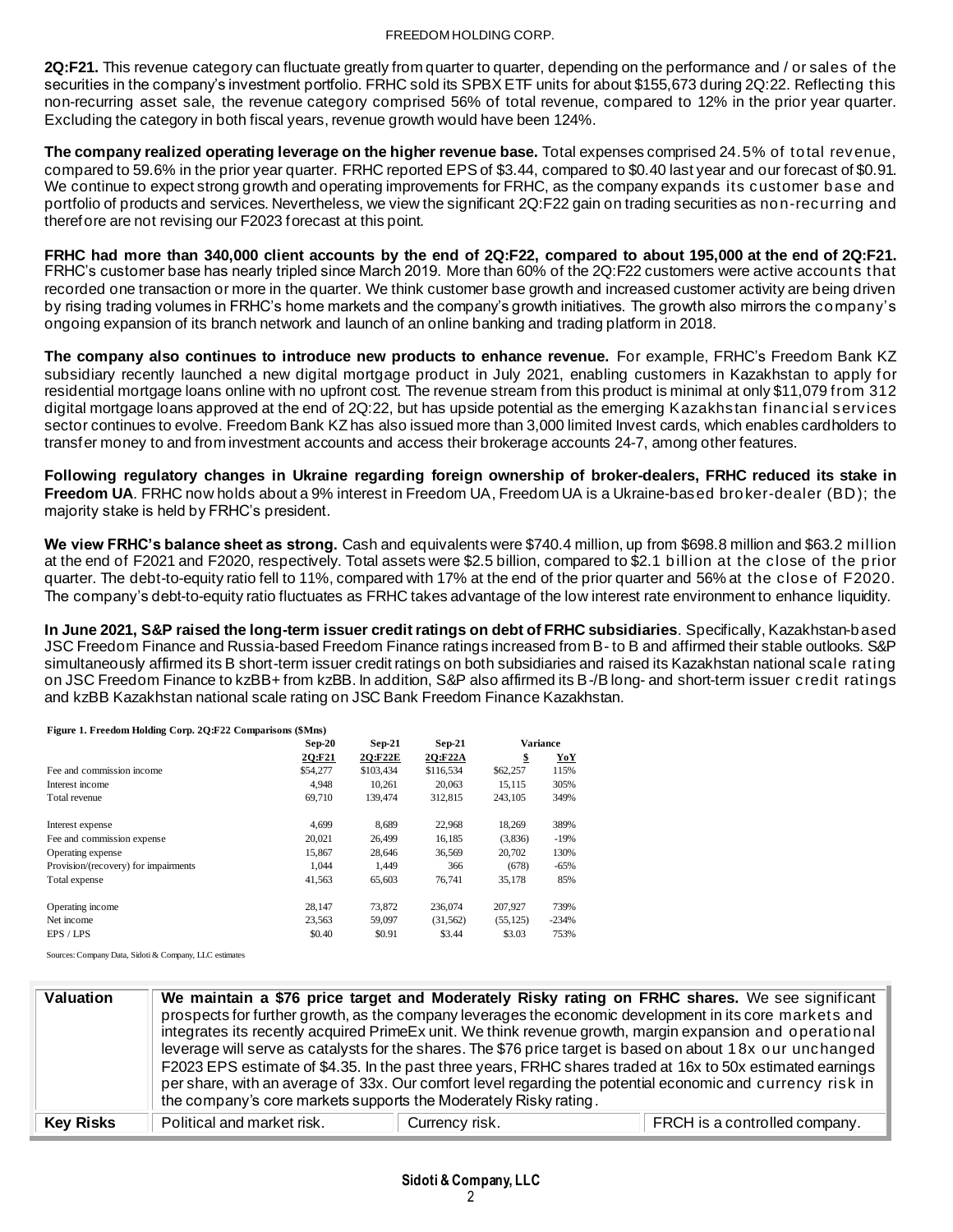| Freedom Holding Corp. Income Statement & Projections (\$000s) |                |          |           |               |          |               |               |           |               |           |           |           |           |                                    |                                    |                  |                          |           |
|---------------------------------------------------------------|----------------|----------|-----------|---------------|----------|---------------|---------------|-----------|---------------|-----------|-----------|-----------|-----------|------------------------------------|------------------------------------|------------------|--------------------------|-----------|
|                                                               | Mar-18         | Mar-19   |           | <b>Jun-20</b> | Sep-20   | <b>Dec-20</b> | <b>Mar-21</b> |           | <b>Jun-21</b> | Sep-21    | Dec-21    | Mar-22    |           | <b>Jun-22</b>                      | Sep-22                             | Dec-22           | Mar-23                   |           |
|                                                               | FY 2018        | FY 2019  | FY 2020   | 1Q:F21        | 2Q:F21   | 3Q:F21        | 4Q:F21        | FY 2021A  | 1Q:F22A       | 2Q:F22A   | 3Q:F22E   | 4Q:F22E   | FY 2022E  | 1Q:FY23E                           | 2Q:FY23E                           | 3Q:FY23E         | 4Q:FY23E                 | FY 2023E  |
| Fee and commission income                                     | \$12,174       | \$44,316 | \$92,668  | \$43,339      | \$54,277 | \$74,333      | \$99,990      | \$271,939 | \$97,406      | \$116,534 | \$113,778 | \$125,156 | \$452,873 | \$107.147                          | \$113,778                          | \$125,156        | \$137,67                 | \$483,751 |
| Net gain on trading securities                                | 34.227         | 20,162   | 14.923    | 9.084         | 8,302    | 18.944        | 9.856         | 46.186    | 9.900         | 175,252   | 28,997    | 31,896    | 246,045   | 10,890                             | 28,997                             | 31.896           | 35,086                   | 106,869   |
| Interest income                                               | 8,835          | 13,925   | 12,134    | 4.249         | 4,948    | 7,374         | 14,302        | 30,873    | 18,077        | 20,063    | 11,287    | 12,416    | 61,843    | 19,885                             | 11,287                             | 12,416           | 13,657                   | 57,245    |
| Net FX (loss)/gain                                            | 643            |          | (138)     | (248)         | 3,020    | (1, 413)      | 2,069         | 3,428     | (1, 187)      | 1,622     | (2, 163)  | (2,379)   | (4, 107)  | (1,306)                            | (2, 163)                           | (2,379)          | (2,617)                  | (8, 465)  |
| Other                                                         | 1.878          | (4.118)  | 2,315     | (9)           | (837)    | 995           | (24)          | 125       | (59)          | (656)     | 1,523     | 1.675     | 2,483     | (65)                               | 1,523                              | 1,675            | 1,843                    | 4.976     |
| Total revenue                                                 | 57.757         | 74,285   | 121.902   | 56.415        | 69.710   | 100,233       | 126.193       | 352,551   | 124,137       | 312,815   | 153,422   | 168,764   | 759,137   | 136.551                            | 153,422                            | 168,764          | 185,640                  | 644,376   |
|                                                               |                |          |           |               |          |               |               |           |               |           |           |           |           |                                    |                                    |                  |                          |           |
| Interest expense                                              | 14.735         | 14.649   | 12,399    | 3.744         | 4.699    | 6.649         | 58,008        | 73,100    | 14.272        | 22.968    | 9.384     | 10,135    | 56,759    | 15,271                             | 9,558                              | 10.322           | 11,148                   | 46.299    |
| Fee and commission expense                                    | 2.288          | 6.238    | 21.936    | 9.769         | 20.021   | 20.278        | (22.702)      | 27.366    | 21.863        | 16.185    | 28.619    | 30,909    | 97.576    | 26,787                             | 27.307                             | 31.289           | 34.418                   | 119,800   |
| Operating expense                                             | 21,700         | 43,134   | 59.990    | 14,426        | 15,867   | 21,921        | 25,220        | 77,434    | 30,318        | 36.569    | 30.938    | 33,413    | 131,238   | 32.137                             | 31,511                             | 37,128           | 44,554                   | 145,330   |
| Provision/(recovery) for impairments                          | 423            | 1.498    | (1, 164)  | (378)         | 1.044    | 1.109         | (214)         | 1,561     | 293           | 366       | 1.565     | 1.690     | 3.915     | 322                                | 1.594                              | 1,722            | 1.859                    | 5.498     |
| Other                                                         | $\overline{a}$ | 251      | 609       | (27)          | (68)     | 244           | (81)          | 68        | 14            | 653       | 344       | 372       | 1,383     | 15                                 | 159                                | 379              | 409                      | 963       |
| Total expense                                                 | 39.142         | 65,770   | 93,770    | 27,534        | 41,563   | 50,201        | 60,231        | 179,529   | 66,760        | 76,741    | 70,851    | 76,519    | 290,871   | 74,532                             | 70,129                             | 80,840           | 92,388                   | 317,890   |
| Operating income                                              | 18.615         | 8.515    | 28.132    | 28.881        | 28,147   | 50.032        | 65.962        | 173.022   | 57.377        | 236.074   | 82.571    | 92,245    | 468,267   | 62.018                             | 83,293                             | 87,924           | 93,252                   | 326,487   |
| Income tax (expense)/benefit                                  | (418)          | (1,368)  | (6,002)   | (4,605)       | (4,584)  | (7, 711)      | (13, 198)     | (30, 098) | (5,669)       | (31, 562) | (16, 514) | (18, 449) | (72, 194) | (11.783)                           | (15, 826)                          | (17, 585)        | (18, 650)                | (63, 844) |
| Net income                                                    | 18,197         | 7.147    | 22,130    | 24,276        | 23,563   | 42,321        | 52,764        | 142,924   | 51.708        | 204.512   | 66,057    | 73,796    | 396.072   | 50,235                             | 67,467                             | 70,339           | 74,602                   | 262,642   |
| Other                                                         |                |          | (14, 851) | 8,704         |          |               |               | 1,928     | 3,300         |           |           |           |           | 3,630                              |                                    |                  | $\overline{\phantom{a}}$ |           |
| Minority interest                                             |                |          | (2,707)   | 423           |          |               |               | 631       | (52)          | (20)      |           |           |           | (57)                               | $\overline{\phantom{a}}$           | $\sim$           | $\overline{\phantom{a}}$ |           |
| Net to FRHC shareholders                                      | 18,197         | 7.147    | 22,130    | 32,557        | 23,563   | 42,321        | 52,764        | 142,924   | 55,060        | 204,532   | 66,057    | 73,796    | 396,072   | $\overline{\phantom{a}}$<br>60,566 | $\overline{\phantom{a}}$<br>67,467 | $\sim$<br>72,662 | 81,175                   | 262,642   |
| EPS/LPS                                                       | \$0.54         | \$0.12   | \$0.38    | \$0.42        | \$0.40   | \$0.72        | \$0.90        | \$2.45    | \$0.87        | \$3.44    | \$1.02    | \$1.14    | \$6.46    | \$0.85                             | \$1.12                             | \$1.15           | \$1.23                   | \$4.35    |
| Average shares outstanding                                    | 33,394         | 58.237   | 58,252    | 58,456        | 58,462   | 58,451        | 58.403        | 58,443    | 59.531        | 59.511    | 59,731    | 59,831    | 59,651    | 60.031                             | 60,231                             | 60,431           | 60,631                   | 60,331    |
| Margins                                                       |                |          |           |               |          |               |               |           |               |           |           |           |           |                                    |                                    |                  |                          |           |
| Operating                                                     | 32%            | 11%      | 23%       |               |          |               |               | 49%       |               |           |           |           | 62%       |                                    |                                    |                  |                          | 51%       |
| Net                                                           | 32%            | 10%      | 18%       |               |          |               |               | 41%       |               |           |           |           | 52%       |                                    |                                    |                  |                          | 41%       |
| Y/Y Growth                                                    |                |          |           |               |          |               |               |           |               |           |           |           |           |                                    |                                    |                  |                          |           |
| Fee and commission income                                     | 198%           | 264%     | 109%      |               |          |               |               | 193%      |               |           |           |           | 67%       |                                    |                                    |                  |                          | 7%        |
| Net gain on trading securities                                | 217%           | $-41%$   | $-26%$    |               |          |               |               | 209%      |               |           |           |           | 433%      |                                    |                                    |                  |                          | $-57%$    |
| <b>Total Revenue</b>                                          | 198%           | 29%      | 64%       |               |          |               |               | 189%      |               |           |           |           | 115%      |                                    |                                    |                  |                          | $-15%$    |
| Operating Income                                              | 223%           | $-54%$   | 230%      |               |          |               |               | 515%      |               |           |           |           | 171%      |                                    |                                    |                  |                          | $-30%$    |
| Net Income                                                    | 189%           | $-61%$   | 210%      |               |          |               |               | 546%      |               |           |           |           | 177%      |                                    |                                    |                  |                          | $-34%$    |
| EPS                                                           | $-3%$          | $-77%$   | 210%      |               |          |               |               | 544%      |               |           |           |           | 164%      |                                    |                                    |                  |                          | $-33%$    |

Sources: Company Data, Sidoti & Company, LLC estimates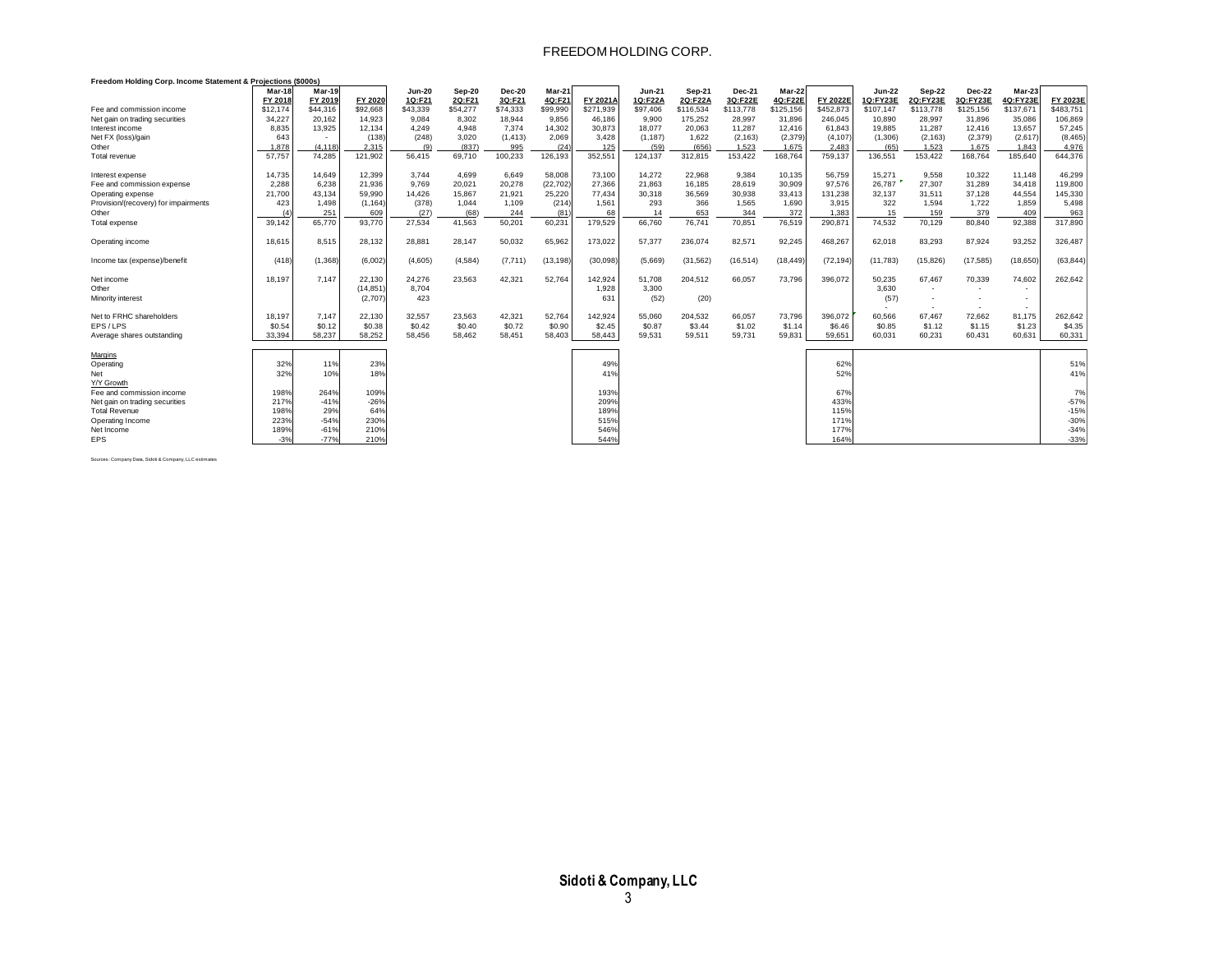#### **Freedom Holding Corp. Cash Flow Statement & Projections (\$000s)**

|                                                                  |                 |                 |                  |                         |                  | FREEDOM HOLDING CORP.    |                  |                          |                    |                          |                    |                    |                    |                    |
|------------------------------------------------------------------|-----------------|-----------------|------------------|-------------------------|------------------|--------------------------|------------------|--------------------------|--------------------|--------------------------|--------------------|--------------------|--------------------|--------------------|
|                                                                  |                 |                 |                  |                         |                  |                          |                  |                          |                    |                          |                    |                    |                    |                    |
| Freedom Holding Corp. Cash Flow Statement & Projections (\$000s) |                 |                 |                  |                         |                  |                          |                  |                          |                    |                          |                    |                    |                    |                    |
|                                                                  | FY 2019         |                 |                  |                         | FY 2020          |                          |                  |                          | FY 2021            |                          |                    |                    |                    |                    |
| Net income                                                       | Mar-19<br>7.147 | Jun-19<br>8.214 | Sep-19<br>16.850 | <b>Dec-19</b><br>20,900 | Mar-20<br>22,130 | <b>Jun-20</b><br>24.276  | Sep-20<br>47.839 | Dec-20A<br>90.160        | Mar-21A<br>142,924 | <b>Jun-21A</b><br>51.708 | Sep-21A<br>256,220 | Dec-21E<br>322,277 | Mar-22E<br>396.072 | Mar-23E<br>262.642 |
|                                                                  |                 |                 |                  |                         |                  |                          |                  |                          |                    |                          |                    |                    |                    |                    |
| Depreciation and amortization                                    | 2,034           | 530             | 1,382            | 1,925                   | 2.658            | 700                      | 1,655            | 2,548                    | 3.825              | 1,307                    | 2,634              | 3,097              | 3,252              | 3,577              |
| Noncash lease expense                                            |                 | 1.483           | 2.628            | 4,684                   | 6,298            | 1.606                    | 3,302            | 4,502                    | 6,136              | 1.854                    | 2,221              | 5.472              | 5,746              | 6,320              |
| Loss on sale of fixed assets                                     | 30              |                 | 201              | 202                     | 201              |                          |                  |                          |                    |                          |                    |                    |                    | $\sim$             |
| Change in deferred taxes                                         | (580)           | 466             | 670              | 1,001                   | 545              | 943                      | 1,465            | 2,868                    | 2,737              | (2, 216)                 | 1,458              | 1,312              | 2,874              | 3,161              |
| Stock compensation expense                                       | 3,498           | 773             | 2,390            | 2,936                   | 3.677            | 525                      | 1,055            | 1,607                    | 1,147              | 2,162                    | 6,722              | 1,953              | 1.158              | 1,274              |
| Gain / loss on trading securities                                | 5,373           | 2,479           | 247              | 5,251                   | 7,847            | 2,206                    | (263)            | (7,695)                  | (6,919)            | (4,583)                  | (35,616)           | (9, 353)           | (3,741)            | (1,871)            |
| Net change in accrued interest                                   | 322             | 173             | 530              | (233)                   | (816)            | (1,230)                  | (328)            | $\overline{\phantom{a}}$ | (13,074)           | (4,054)                  | (18, 187)          | (16, 368)          | (1, 313)           | (525)              |
| Allowance for receivables                                        | 1,498           | (1,073)         | (1,468)          | (1,316)                 | (1, 164)         | (378)                    | 666              | 1.775                    | 1,561              | 293                      | 659                | 2,158              | 10,788             | 11,866             |
| Changes in working capital                                       | 39,153          | 100,867         | 39,076           | 34,047                  | 2.895            | 664,390                  | 240,760          | 604,225                  | 426.445            | (117, 412)               | (362, 252)         | (217, 351)         | 447,767            | 470,156            |
| Other                                                            |                 | (346)           |                  | (752)                   |                  | (2, 312)                 | 885              | (1,036)                  | 517                |                          |                    | (1, 259)           |                    |                    |
| Cash from operations                                             | 58,475          | 113,566         | 62,506           | 68,645                  | 44,271           | 690,726                  | 297,036          | 698,954                  | 565,299            | (70, 941)                | (146, 141)         | 91,937             | 717,188            | 756,602            |
| Purchase of fixed assets                                         | (4,987)         | (721)           | (1,903)          | (3,608)                 | (4,631)          | (1,488)                  | (2, 129)         | (3,072)                  | (4, 163)           | (2,762)                  | (3,903)            | (3,734)            | (3,921)            | (3, 137)           |
| Proceeds from sale of fixed assets                               | 264             | $\overline{7}$  | 245              | 468                     | 285              | 214                      | 271              | 227                      | 91                 | 179                      | 160                | 276                | 290                | 293                |
| Purchase/proceeds securities sales                               | 231             |                 | (8,560)          | (7, 455)                | (6,508)          | 6,508                    | 6,437            | 6,437                    | 6,437              |                          |                    | (7, 824)           | (23, 473)          | (37, 556)          |
| M&A activity including cash assumed                              | (2, 240)        |                 |                  |                         |                  | $\overline{\phantom{a}}$ | 16,711           | 94,826                   | 94,675             | $\overline{\phantom{a}}$ | (3, 341)           | (115, 262)         | (121, 025)         | (157, 332)         |
| Cash from investing activities                                   | (6, 732)        | (714)           | (10, 218)        | (10, 595)               | (10, 854)        | 5,234                    | 21,290           | 98,418                   | 97,040             | (2, 583)                 | (7,084)            | (126, 544)         | (148, 128)         | (197, 732)         |
| Net repurchases                                                  | (59, 663)       | (16, 919)       | (1,404)          | (15, 285)               | (16, 730)        | 5,275                    | 138,149          | 63,166                   | 349,717            | 16,792                   | 109,016            | 98,114             | (16,960)           | (17, 130)          |
| Proceeds from issuance of debt securi                            | 34,287          | 1,194           | 2,909            | 17,722                  | 62,970           | 1,045                    | 1,991            | 3,554                    | 3,626              | $\mathbf{r}$             |                    | 4,320              | 4,536              | 4,581              |
| Repurchase of debt securities                                    | (14, 786)       | (9)             | (4, 441)         | (7, 256)                | (9,578)          | (7,300)                  | (8, 196)         | (8, 186)                 | (8,350)            | (10, 105)                | (10, 134)          | (10, 134)          | (10, 448)          | (10, 552)          |
| Capital contributions                                            | 225             | (3,916)         | (3,919)          |                         |                  |                          |                  |                          |                    |                          |                    |                    |                    | $\sim$             |
| Net proceeds from loans received                                 | (2, 406)        |                 |                  | (4,008)                 |                  |                          |                  | 3,300                    | 3,300              |                          |                    | ٠                  |                    |                    |
| Other                                                            | 20              | 99              | 99               | 455                     | (3, 553)         |                          |                  | 118                      | 118                |                          | 188                | $\sim$             | (20, 200)          | (22, 220)          |
| Cash from financing activities                                   | (42, 323)       | (19, 551)       | (6, 756)         | (8, 372)                | 33,109           | (980)                    | 131,944          | 61,952                   | 348,411            | 6.687                    | 99,070             | 92,300             | (43,072)           | (45, 320)          |
| <b>FX</b>                                                        | (8,693)         | 2.616           | (1,900)          | 5,281                   | (25, 141)        | 13,890                   | (28, 451)        | 3,787                    | (3,769)            | 23,173                   | 17,622             | 4,430              | 4,607              | 4,147              |
| Changes in cash                                                  | 727             | 95.917          | 43,632           | 54,959                  | 41,385           | 708,870                  | 421,819          | 863,111                  | 1.006.981          | (43,664)                 | (36, 533)          | 62.124             | 530,595            | 517.696            |
| Beginning cash                                                   | 87,693          | 88,420          | 88,420           | 88,420                  | 88,420           | 129,805                  | 129,805          | 129,805                  | 129,805            | 1,136,786                | 1,136,786          | 1,136,786          | 1,136,786          | 1,136,786          |
| Ending cash (including restricted cash                           | 88,420          | 184,337         | 132,052          | 143,379                 | 129,805          | 838,675                  | 551,624          | 992,916                  | 1,136,786          | 1,093,122                | 1,100,253          | 1,198,910          | 1,667,381          | 1,654,482          |
|                                                                  |                 |                 |                  |                         |                  |                          |                  |                          |                    |                          |                    |                    |                    |                    |

| <b>FCF</b> | 49,990 | 35,963 | 559,989 | 712.109 | 752.191 |
|------------|--------|--------|---------|---------|---------|
| FCF/share  | \$0.86 | \$0.62 | \$9.58  | \$11.04 | \$12.64 |

Sources: Company Data, Sidoti & Company, LLC estimates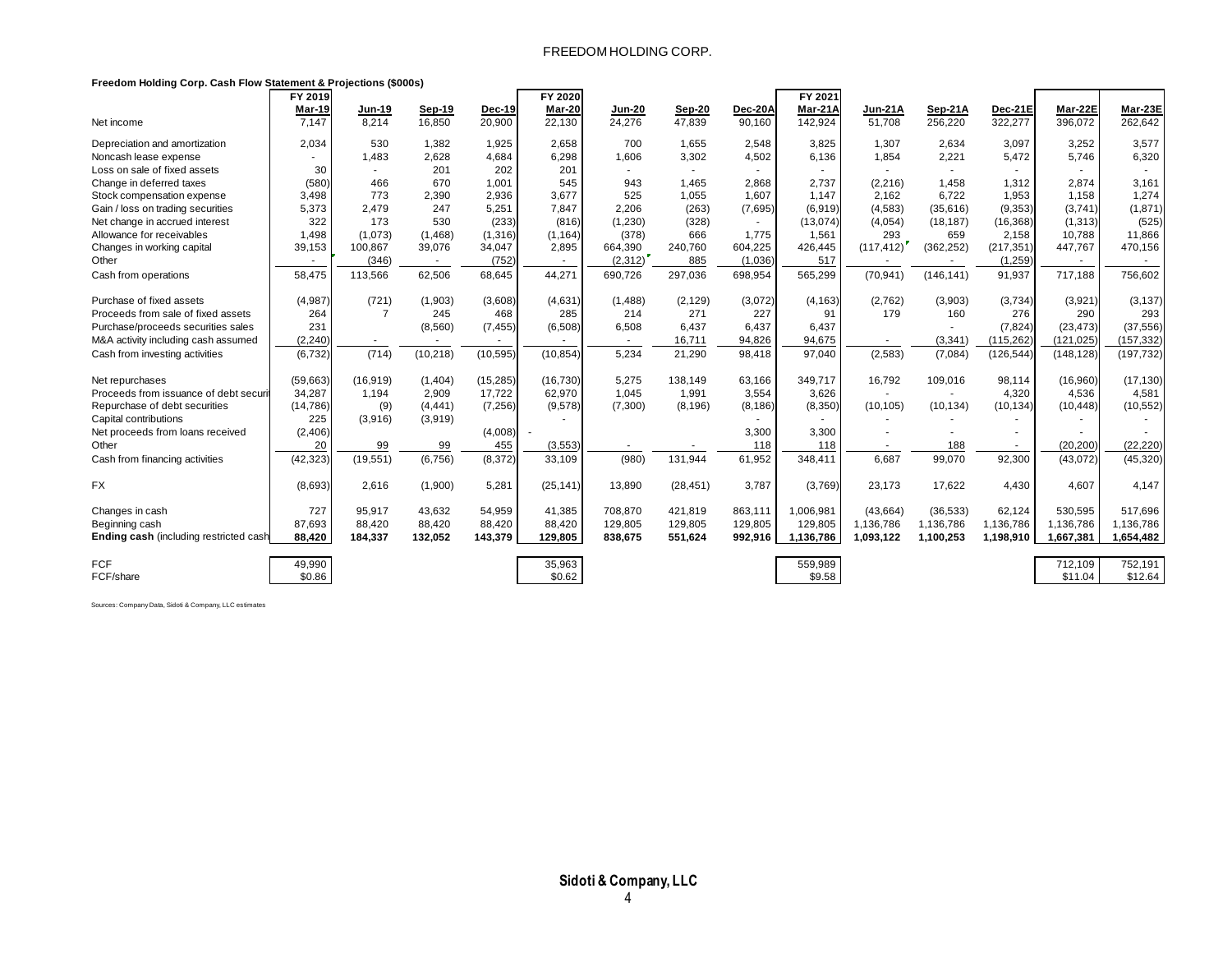#### **Freedom Holding Corp. Balance Sheet & Projections (\$000s)**

|                                  | Mar-19   | Jun-19         | Sep-19    | Dec-19    | Mar-20    | <b>Jun-20</b> | Sep-20         | Dec-20A   | Mar-21A      | Jun-21A        | Sep-21A        | Dec-21E   | Mar-22E        | Mar-23E   |
|----------------------------------|----------|----------------|-----------|-----------|-----------|---------------|----------------|-----------|--------------|----------------|----------------|-----------|----------------|-----------|
| Cash and cash equivalents        | \$49,960 | \$141,900      | \$80,875  | \$93,653  | \$63,208  | \$199,303     | \$443,439      | \$624,572 | 698,828      | \$674,076      | 740,425        | 803,099   | 835,261        | \$843,614 |
| Restricted cash                  | 38.460   | 42,437         | 51.177    | 49,726    | 66,597    | 639,372       | 108,185        | 368,344   | 437.958      | 419.046        | 359,828        | 395,811   | 832,120        | 840,441   |
| <b>Trading securities</b>        | 167,949  | 161,021        | 163,823   | 164,145   | 156.544   | 177,084       | 311,832        | 345,313   | 736,188      | 825,364        | 974,481        | 149,708   | 151,205        | 152,717   |
| Available-for-sale securities    |          | $\overline{2}$ | 8,588     | 7,483     | 6,438     | $\mathbf{1}$  |                | -1        | $\mathbf{1}$ | $\overline{1}$ | $\overline{1}$ |           | $\overline{1}$ |           |
| Brokerage and other receivables  | 73,836   | 43,191         | 76,883    | 157,217   | 113,687   | 102,522       | 157,701        | 59,082    | 64,801       | 121,450        | 317,124        | 61,481    | 62,096         | 62,717    |
| Loans issued                     | 2,525    | 2,616          | 6,756     | 10,775    | 10,461    | 9,958         | 9.695          | 11,655    | 11.667       | 13,385         | 32,647         | 12,128    | 12,250         | 12,372    |
| Deferred tax assets              | 1,265    | 822            | 599       | 281       | 570       | $\sim$        | $\blacksquare$ | $\sim$    |              | $\sim$         |                | $\sim$    |                |           |
| <b>Fixed assets</b>              | 5,563    | 6,011          | 6,001     | 6,619     | 6,384     | 7,553         | 6,976          | 17,989    | 18,385       | 20,081         | 20,506         | 18,719    | 18,907         | 19,096    |
| Intangible assets                | 4,226    | 4,012          | 3,821     | 4,430     | 3,422     | 3,690         | 6,883          | 10,356    | 9,785        | 9,487          | 9,016          | 10,776    | 10,884         | 10,993    |
| Goodwill                         | 2.936    | 2.956          | 2.914     | 2.969     | 2.607     | 2.795         | 2.670          | 6.202     | 7.868        | 7.891          | 7.894          | 7.894     | 7.894          | 7.970     |
| Right-of-use asset               | $\sim$   | 14,281         | 14,472    | 15,748    | 14,543    | 15,527        | 13,648         | 14,391    | 13,262       | 17,450         | 16,471         | 11,862    | 11,980         | 12,100    |
| Other assets                     | 4,189    | 9,852          | 9,732     | 10,195    | 9,062     | 11,751        | 15,488         | 15,749    | 19,902       | 19,112         | 22,066         | 655,116   | 205,263        | 207,319   |
| <b>Total assets</b>              | 350,911  | 429,101        | 425,641   | 523,241   | 453,523   | 1,169,556     | 1,076,518      | 1,473,654 | 2,018,645    | 2,127,343      | 2,500,459      | 2,126,595 | 2,147,861      | 2,169,339 |
| Debt securities issued           | 28,538   | 29,772         | 3,631     | 39,150    | 72,296    | 67,584        | 66,462         | 68,400    | 68,443       | 58,123         | 58,246         | 59,702    | 71,643         | 74,011    |
| <b>Customer liabilities</b>      | 82,032   | 174,143        | 150,615   | 192,754   | 168,432   | 808,752       | 525,929        | 967,256   | 1,163,697    | 1,067,864      | 1,219,364      | 1,051,129 | 1,061,641      | 1,072,257 |
| Trade payables                   | 32,695   | 12,600         | 9,000     | 56,130    | 8,398     | 38,879        | 92,964         | 19,201    | 22,304       | 150,673        | 51,071         | 89,023    | 89,913         | 90,812    |
| Deferred distribution payments   | 8,534    | 8,534          | 8,534     | 8,534     | 8,534     | 8,534         | 8,534          | 8.534     | 8,534        | 8.534          | 8,534          | 43,963    | 44,403         | 44,847    |
| Securities repurchase agreements | 73,621   | 56,566         | 70,717    | 57,875    | 48,204    | 58,582        | 182,848        | 144,402   | 426,715      | 442,494        | 537,277        | 238,044   | 240,424        | 242,829   |
| Income tax liability             | 754      | 1,602          | 2,609     | 165       | 1,407     | 4,571         | 5,135          | 3,936     | 4,385        | 21,362         | 39,860         | 4,096     | 4,137          | 4,178     |
| Lease liability                  |          | 15,856         | 15,979    | 17,270    | 14,384    | 15,484        | 13,565         | 14,195    | 13,249       | 17,345         | 16,298         | 14.771    | 14,919         | 15.068    |
| Loans received                   | 4,008    | 92             | $\sim$    | ×.        | $\sim$    |               | 790            | 3,680     | 3,373        | 3,414          | 3,456          | 3,829     | 3,868          | 3,906     |
| Other liabilities                | 3,132    | 4,121          | 30,437    | 9,452     | 2,831     | 4,628         | 4,575          | 18,492    | 32,274       | 24,693         | 22,974         | 42,678    | (15,930)       | 165,037   |
| <b>Total liabilities</b>         | 233,314  | 303,286        | 291,522   | 381,330   | 324,486   | 1,007,014     | 900,802        | 1,248,096 | 1,742,974    | 1,794,502      | 1,957,080      | 1,547,236 | 1,515,016      | 1,712,945 |
| Common stock                     | 58       | 58             | 58        | 58        | 58        | 58            | 58             | 58        | 58           | 58             | 59             | 58        | 58             | 58        |
| Additional paid in capital       | 99,093   | 99,965         | 101,247   | 102,149   | 102,890   | 103,415       | 103,945        | 104,615   | 104,672      | 106,834        | 110,717        | 108,863   | 109,951        | 111,051   |
| Retained earnings                | 41,498   | 48.201         | 56,966    | 62,007    | 66.335    | 90.188        | 113,878        | 156,252   | 208.628      | 260.388        | 464,920        | 507.241   | 560,005        | 382.826   |
| <b>AOCL</b>                      | (23,052) | (22, 409)      | (24, 458) | (21, 618) | (37, 974) | (29, 270)     | (40, 189)      | (33, 338) | (36,046)     | (32, 746)      | (31, 816)      | (34, 692) | (35,039)       | (35, 389) |
| FRHC shareholder equity          | 117,597  | 125,815        | 133,813   | 142,596   | 131.309   | 164,391       | 177,692        | 227,587   | 277,312      | 334,534        | 543,880        | 581.470   | 634,976        | 458,546   |
| Non-controlling interest         |          |                | 306       | (685)     | (2, 272)  | (1,849)       | (1,976)        | (2,029)   | (1,641)      | (1,693)        | (501)          | (2, 110)  | (2, 131)       | (2, 153)  |
| Total shareholder equity         | 117.597  | 125,815        | 134.119   | 141,911   | 129,037   | 162,542       | 175,716        | 225,558   | 275,671      | 332,841        | 543,379        | 579,360   | 632,844        | 456,394   |
| Liabilities & shareholder equity | 350,911  | 429,101        | 425,641   | 523,241   | 453,523   | 1,169,556     | 1,076,518      | 1,473,654 | 2,018,645    | 2,127,343      | 2,500,459      | 2,126,595 | 2,147,861      | 2,169,339 |
| <b>Balance Sheet Metrics:</b>    |          |                |           |           |           |               |                |           |              |                |                |           |                |           |
| <b>Total Debt/Equity</b>         | 24%      | 24%            | 3%        | 28%       | 56%       | 42%           | 38%            | 30%       | 25%          | 17%            | 11%            | 10%       | 11%            | 16%       |
| Net Cash* (Debt)                 | 21.422   | 112.128        | 77,244    | 54.503    | (9,088)   | 131.719       | 376,977        | 556,172   | 630,385      | 615.953        | 682.179        | 743.397   | 763.619        | 769,602   |
| Net Cash (Debt) per Share        | \$0.37   | \$1.93         | \$1.32    | \$0.93    | (\$0.16)  | \$2.26        | \$6.45         | \$9.51    | \$10.78      |                |                |           | \$12.83        | \$12.88   |
| Return on Avg Equity (ROE)       | 6.1%     | 6.5%           | 6.4%      | 2.9%      | 1.0%      | 13.6%         | 13.8%          | 10.4%     | 15.4%        |                |                |           | 11.4%          | 14.5%     |

Sources: Company Data, Sidoti & Company, LLC estimates \*Excluding restricted cash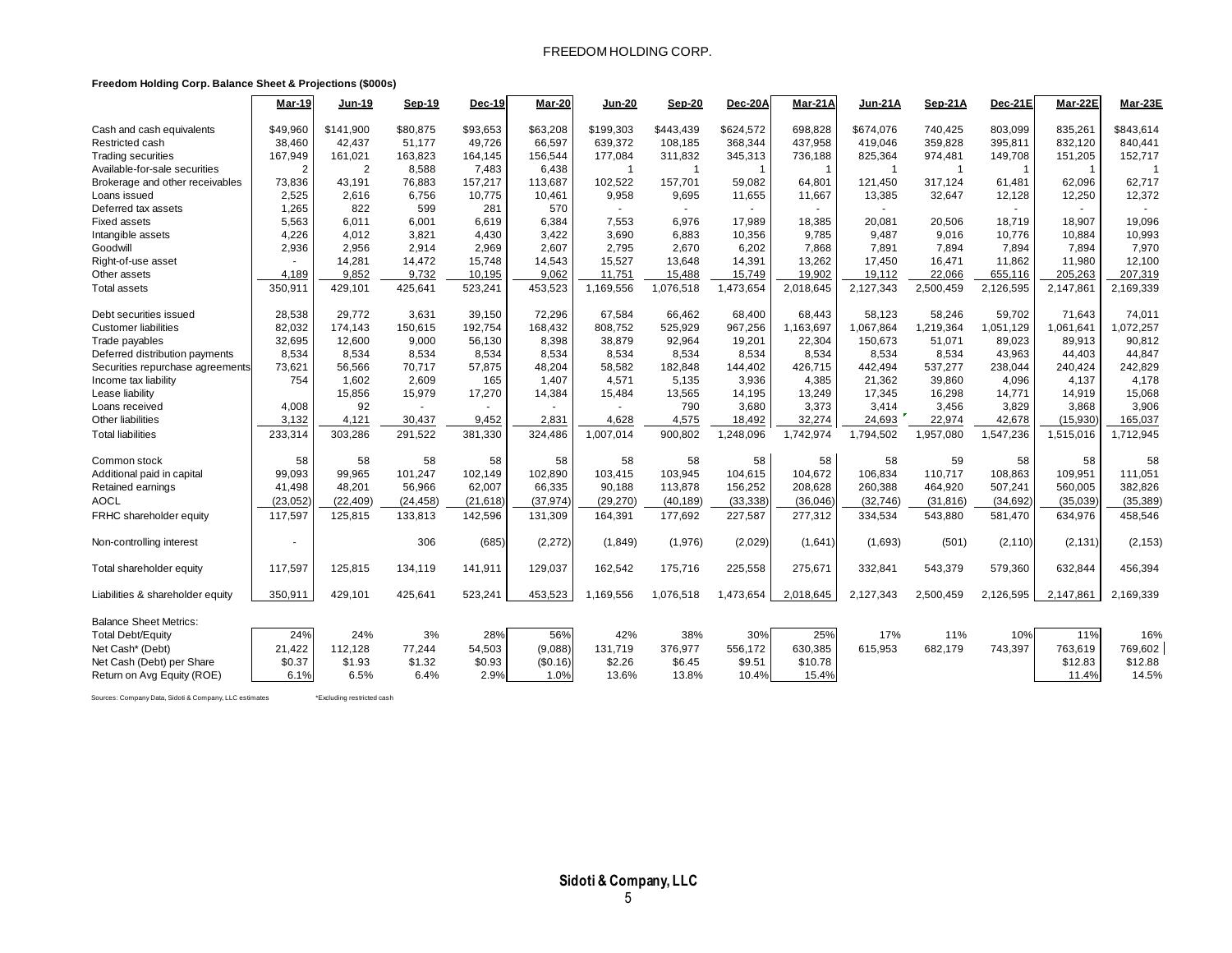## **Appendix** Required Disclosures

# **Required Disclosures**

Rating and Price Target History Table

# **Freedom Holding Corp. (FRHC-\$71.43) NR Price Target: \$76 Risk Rating: M**

| Action Date Px Rating PT Risk Rating |              |  |      |  |
|--------------------------------------|--------------|--|------|--|
| Initiation 5/27/21 46.9 NR           |              |  | 76 M |  |
|                                      | 6/16/21 61.8 |  | 76   |  |
| PT<br>PT                             | 7/28/21 63.1 |  | 76   |  |
| <br> PT<br> PT                       | 8/10/21 67.3 |  | 76   |  |
|                                      | 10/8/21 64.4 |  | 76   |  |



**Sidoti & Company.**Sidoti & Company, LLC is a licensed broker/dealer, and publishes research reports about some of the securities it follows. All research published by Sidoti & Company, LLC is based on public information, or on information fro m the company discussed in the report that that company is required to promptly make public . This report was prepared for market professionals and institutional investor customers. Market professionals and institutional investors should consider this report as only one factor in making their investment decisions. This report is for information purposes only and is not intended as an offer to sell or a solicitation to buy securities. This research report is not a substitute for the exercise of your independent j udgment. Information contained herein is based on sources we believe to be reliable but we do not guarantee their accuracy. The stock rating on this report reflects the analyst's recommendation based on a 12-month period. It should be presumed that the analyst who authored this report has had discussions with the subject company to ensure factual accuracy prior to publication.

Sidoti does NOT own securities of the issuers described herein, and Sidoti does not make a market in any securities. Sidoti does not engage in, or receive compensation from, any investment banking or corporate finance-related activities with the company discussed in the report. Sidoti's contracts with issuers protect Sidoti's full editorial control of all research, timing of release of reports, and release from liability for negative reports. To ensure further independence, the company discussed in the report has agreed to a minimum coverage term of one Initiation Report and three Update Reports, which that company cannot unilaterally terminate earlier. Sidoti & Company, LLC takes steps to ensure analyst independence including setting fees in advance and utilizing analysts who must abide by the CFA Institute Code of Ethics and Standards of Professional Conduct. Each Sidoti & Company, LLC analyst has full discretion on the rating and revenue target based on his or her own due diligence. Analysts are paid in part based on overall profitability of Sidoti & Company, LLC. Such profitability is derived from a variety of source s and includes payments received from issuers of securities covered by Sidoti & Company, LLC for services described below. No part of analyst compensation was, or will be, directly or indirectly, related to the specific recommendations or views expressed i n any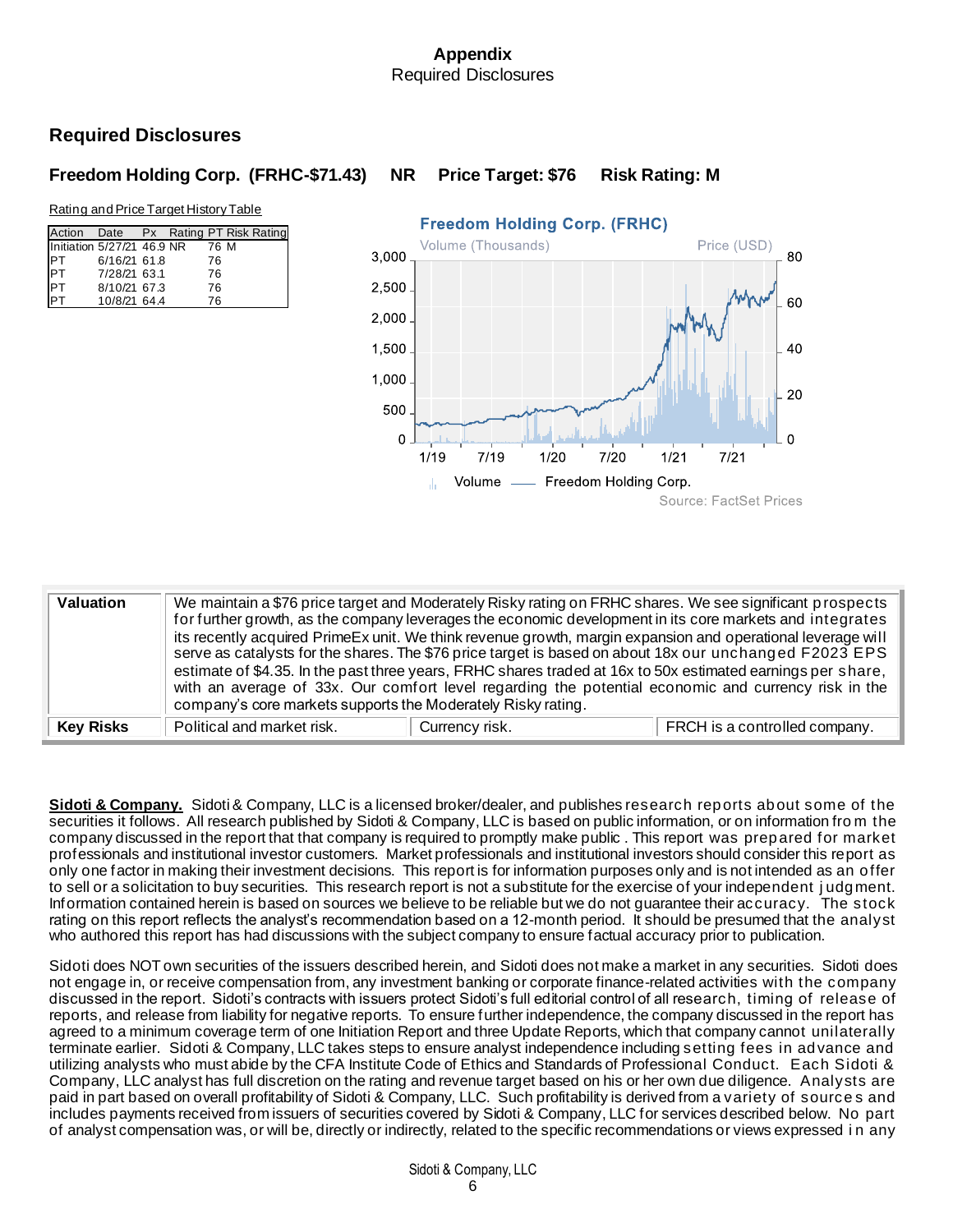report or article. All issuers to be considered for research obtain the approval of a stock selection committee comprised of the Director of Research, the Chief Compliance Officer, and an independent outside person for screening applicants.

**Sidoti** *Company Sponsored Research* **Rating System** The Sidoti & Company, LLC *Company Sponsored Research* rating system consists of *"Moderately Risky*" (M) and "*Highly Risky*" (H) ratings. *"Moderately Risky*" suggests companies, that while still subject to relatively high price volatility, are characterized by more stable and predictable cash flow, a more established operating history, and an operating environment that is somewhat less competitive with a potential for loss of principal. " *Highly Risky*" suggests high risk equities of companies with a short or unprofitable operating history, limited or less predictable revenues, very high risk associated with success, significant financial or legal issues, or a substantial risk/loss of principal. As of 11/09/21 and immediately prior to the publication of this report, Company Sponsored Research provides research on 28 companies, of which 24 (85.7%) are rated Moderately Risky and 4 (14.3%) are rated Highly Risky. *Earnings* targets and opinions concerning the composition of market sectors included in this report reflect analyst judgments as of this date and are subject to change without notice. A risk to our *earnings* targets is that the analyst's estimates or forecasts may not be met. This report contains forward looking statements, which involve risks and uncertainties. Actual results may differ significantly f rom such forward -looking statements. Factors that may cause such differences include, but are not limited to, those discussed in the "Risk Factors" s ection in the issuer's SEC filings available in electronic format through SEC Edgar filings a[t www.sec.gov](http://www.sec.gov/).

Every company in the Microcap sector bears certain inherent risks and Sidoti & Company, LLC will not provide any company subject to those risks with a rating below moderate because stock in the Microcap segment of the market have many risks that are not as prevalent in Large-Cap, Blue Chips, or even Small-Cap stocks. Often it is these risks that cause Microcap stocks to trade at discounts to their peers. The most common of these risks is liquidity risk, which is typically caused by small trading floats and very low trading volume which can lead to large spreads and high volatility in stock price. In addition, Microcaps tend to have significant company specific risks that contribute to lower valuations. Investors need to be aware of the higher probability of financial default and higher degree of financial distress inherent in the Microcap segment of the market.

Sidoti & Company policy is to update research reports as and when the Research Analyst and Research Management deem appropriate, based on developments with the issuer, the sector, or the market that may have a material impact on the research views or opinions stated therein. In addition, certain Research publications are intended to be updated on a regular periodic basis (weekly/monthly/quarterly/annual) and will ordinarily be updated with that frequency, unless the Research Analyst and Researc h Management determine that a different publication schedule is appropriate based on current conditions.

Sidoti & Company Research does not provide individually tailored investment advice. Sidoti & Company Research has been prepared without regard to the circumstances and objectives of those who receive it. Sidoti & Company recommends that investors independently evaluate particular investments and strategies, and encourages investors to seek the advice of a financial adviser. The appropriateness of an investment or strategy will depend on an investor's circumstances and objectives. The securities, instruments, or strategies discussed in Sidoti & Company Research may not be suitable for all investors, and certain investors may not be eligible to purchase or participate in some or all of them. Sidoti & Company Research is not an offer to buy or sell or the solicitation of an offer to buy or sell any security/instrument or to participate in any particular trading strategy. The value of and income from your investments may vary because of changes in interest rates, foreign exchange rates, default rates, prepayment rates, securities/instruments prices, market indexes, operational or financial conditions of companies or o ther factors. There may be time limitations on the exercise of options or other rights in securities/instruments transactions. Past performance is not necessarily a guide to future performance. Estimates of future performance are based on assumptions that may not be realized. If provided, and unless otherwise stated, the closing price on the cover page is that of the primary exchange for the subject company's securities/instruments.

These opinions may not fit to your financial status, risk and return preferences. For this reason, to make an investment deci sion by relying solely to this information stated here may not bring about outcomes that fit your expectations. The trademarks and service marks contained in Sidoti & Company Research are the property of their respective owners. Third -party data providers make no warranties or representations relating to the accuracy, completeness, or timeliness of the data they provide and shall not have liability for any damages relating to such data.

Investors should consider Sidoti & Company Research as only a single factor in making their investment decision. For valuation methodology and risks associated with any recommendation, rating or price target referenced in this research report, please contact the Client Support Team as follows: US/Canada +1 212-453-7000. Alternatively you may contact your investment representative or Sidoti & Company Research at 1177 Avenue of the Americas 5<sup>th</sup> Floor, (Attention: Director of Research), New York, NY 10036 USA.

**Compensation**. Sidoti & Company, LLC receives a flat fee of \$40,000, renewable annually from the company discussed in Company Sponsored Research reports for the creation and dissemination of an Initiation Report and three Update Reports. The purpose of the fee is to subsidize the high costs of research and monitoring. Sidoti holds multiple conferences a year and charges a fee of \$3,500 to \$5,500 per conference to presenting companies depending on the event. Sidoti does not currently have a current investment banking services relationship with companies discussed in Company Sponsored Research Reports, or contemporaneously with any other companies discussed in other (Sidoti) Company Sponsored Research reports. Investment banking services, as defined under FINRA Rule 2241, include, among other things, acting as an underwriter in, or as a member of the selling group in, a securities underwriting. Sidoti's role in any issuer's investment banking transaction can be viewed in that issuer's filings at www.sec.gov.